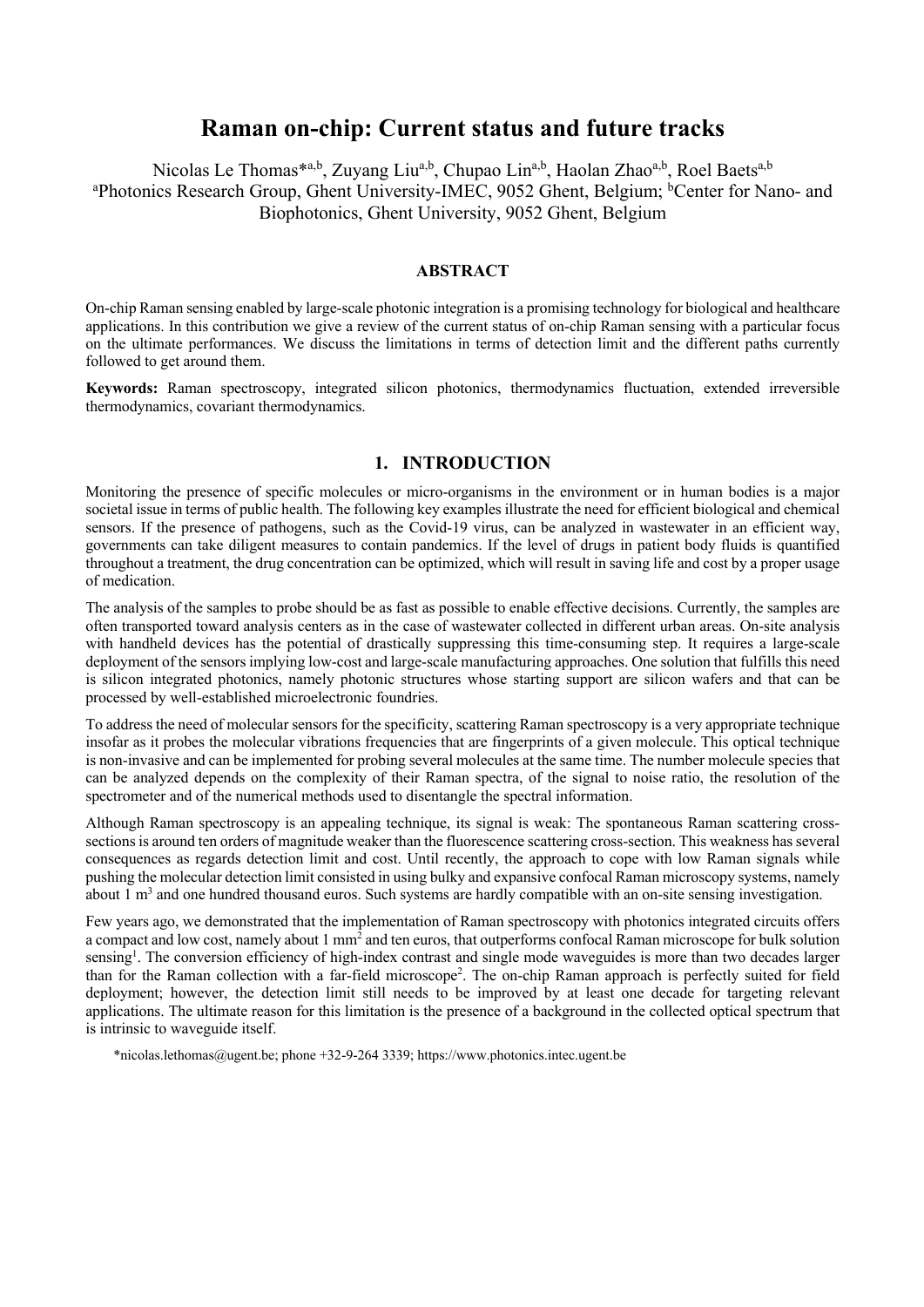The purpose of this paper is to discuss the current status of integrated waveguide-based Raman sensing with regards to their performances and our current understanding of the origin of the detection limit of these sensors. We will particularly focus on the physical origin of the background as it constitutes the main limitation and its description involves advanced physical theories at the border of our knowledge to model the interaction between light and solid-state matter.

The typical sizes of photonic structures are becoming so small that non-equilibrium thermodynamic effects start to play an important role for establishing the detection limit in integrated optical sensor. In the frequency range where molecular Raman sensing is interesting, i.e. for Stokes shifts at THz frequencies, the description of these non-equilibrium effects requires approaches that go beyond the conventional treatment of thermo-refractive noise.

Describing light matter interaction when irreversible non-equilibrium processes are at play is challenging, in particular at sub-picosecond time scale. Interestingly, phenomenological transient thermodynamics have been developed by cosmologists in the eighties of the last century. At that time, such theories were motivated by question of first principle and were of purely theoretical interest. It was expected that "*it will probably be some time before the state of the art in* [astrophysical and cosmological situations] *makes such refinements necessary*"3 . Forty years later, the technological advances in integrated photonics makes such a nonequilibrium thermodynamics theory highly relevant to understand the origin of photonic noise in on-chip Raman sensors, and on-chip single photon and squeezed state sources. In this paper we will pinpoint the needs for further theoretical developments to adapt the existing transient thermodynamics theory to photonic engineering problems.

The article is organized as follows: After the introduction we make the state of the art of waveguide-based Raman sensors by articulating the discussion around the parameters that govern the intensity of the collected molecular Raman signal at the outcoupling port of the waveguide. The third section describes the current theoretical description of the shape of the background, whereas in the next section we pave the way for a more advanced and general description of the background noise. Before to conclude, we discuss different possible approaches to get around the presence of the background.

## **2. STATE OF THE ART OF THE DETECTION LIMIT**

### **2.1 Parameters governing the intensity of the Raman signal collected at the waveguide output port**

The principle of waveguide-based Raman sensing is schematically illustrated in figure 1. A pump beam propagates inside a single mode waveguide and is scattered by molecules surrounding the core of the waveguide. A large fraction of the spontaneous Raman signal that results from the scattering of the pump by the ensemble of interacting molecules is collected by the single guided mode. The total signal is spectrally analyzed at one of the output ports of the waveguide. The key asset of the waveguide compared to a confocal detection is the total length L of the interaction volume. It can reach several centimeters depending of the waveguide loss whereas it is limited to about one wavelength for a diffraction limited confocal detection. Note that the single mode nature of the waveguide or the diffraction limited property of the confocal detection are crucial to achieve the best spectral resolution in each case and enable a fair comparison of both techniques.



Figure 1. Schematic of the on-chip Raman sensing with a typical electron scanning micrograph of a silicon nitride waveguide

The function of the integrated photonic waveguide for Raman on-chip sensing is double. The waveguide acts as an efficient channel for an incident power Pin to excite a given spatial distribution of molecules surrounding the high-index core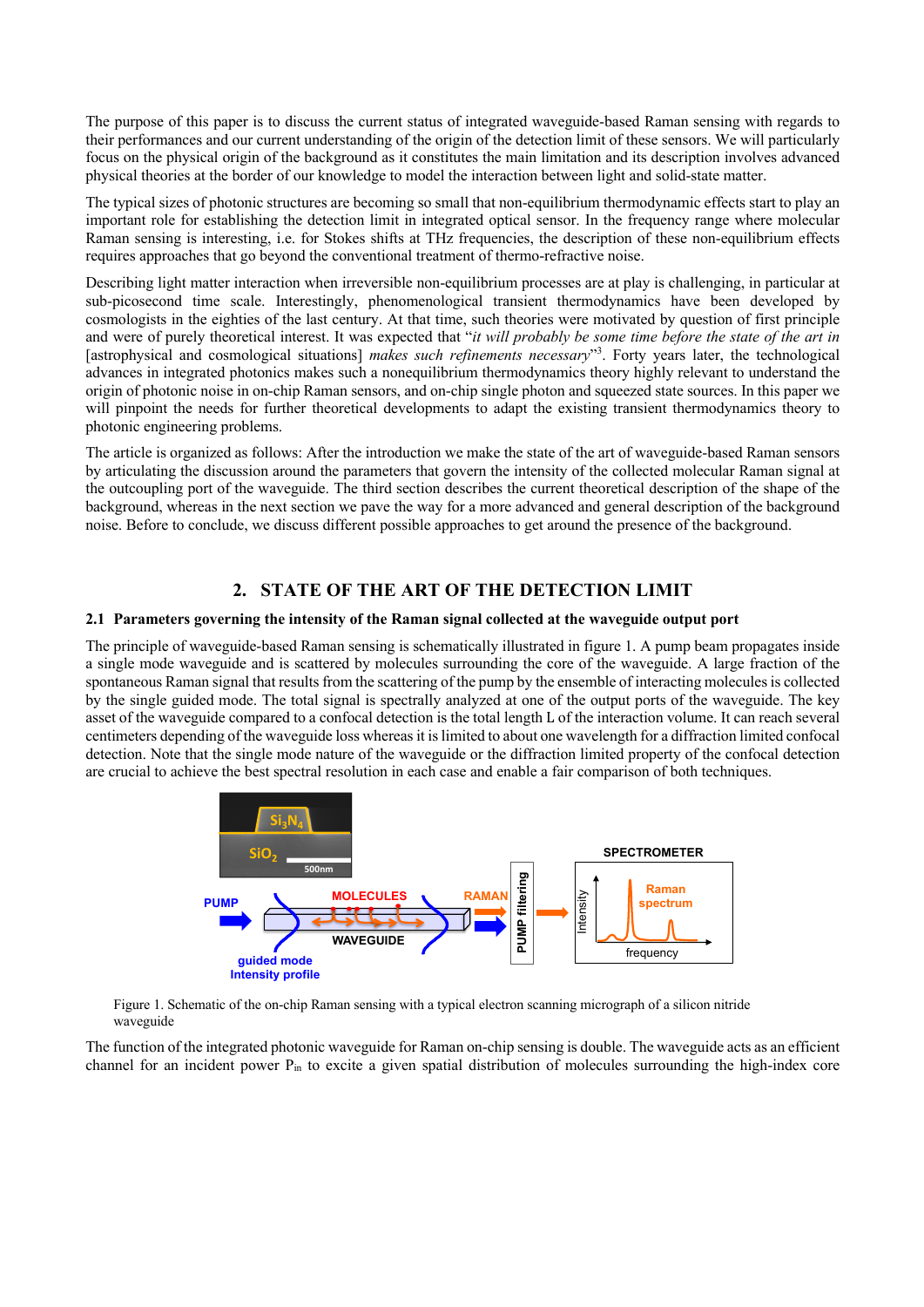material and to efficiently collect the molecular spontaneous Raman emission. Based on a classical electromagnetism model of the coupling between a dipole and a light field, the total molecular Raman emission at the outcoupling port of the waveguide  $P_{out}^{R}$  can be expressed in a forward configuration as:

$$
\frac{P_{out}^{R}}{P_{in}} = \rho \times \sigma \times \frac{\eta}{2} \times \gamma_{in} \times \gamma_{out} \times e^{-\alpha p L} \times L
$$
\n(1)

assuming that the losses  $\alpha_p$  at the pump and  $\alpha_R$  at the Stokes or Anti-Stokes Raman frequencies are identical.

The two first terms in the right part of this expression, namely the density of molecules  $\rho$  and the spontaneous Raman scattering cross-section  $\sigma$  are intrinsic properties of the analyte to probe. The third term  $\eta/2$  can be defined as a light conversion factor between the pump beam and the Raman signal. It encompasses the light-matter interaction process between the guided mode and the molecules. The next parameters in Eq. (1) are all intrinsic characteristics of the photonic waveguide. These ones are the coupling efficiencies  $\gamma_{in}$  and  $\gamma_{out}$  of the light in and out of the photonic chip, the propagation loss coefficient  $\alpha_p$ , and the waveguide length L. Note that L has to be replaced by  $(e^{L\Delta\alpha}-1)/\Delta\alpha$  when  $\Delta\alpha = \alpha_p - \alpha_R \neq 0$ 0. Besides, in a backward light-collection configuration, the factor  $e^{-\alpha_P L} \times L$  is replaced by  $(1 - e^{-(\alpha_P + \alpha_R)L})/(\alpha_P + \alpha_R)$ .

To maximize the Raman signal for a given incident pump power at the input port of the waveguide, a first lever that is a common problematic to all integrated photonics structures is to minimize the propagation loss and maximize the in- and out-coupling efficiency. Minimizing the propagation lossis crucial to maximize the interaction length L between the guided mode and the analytes, i.e. to take all the benefit of the specificity of the waveguide-based sensing approach.

The second lever that is more specific to Raman sensing consists in maximizing the conversion factor η, namely the lightmatter interaction, as detailed below. This factor contains the more advanced optimization step for the optical engineer in terms of waveguide design.

### **2.2 Raman conversion factor and its optimization**

The conversion factor η can also be separated in contributions that are intrinsic to the analyte solution and to the waveguide, and in a mixed term involving both the guided mode (light) and the molecules (matter):

$$
\eta = \frac{\lambda_{R}^{2}}{n} \times \frac{n_{g}(\omega_{P})}{A_{eff}(\omega_{P})} \times \frac{n_{g}(\omega_{R})}{A_{eff}(\omega_{R})} \times \frac{\iint |\vec{e}_{d}(\vec{r}) \cdot \vec{E}(\vec{r}, \omega_{P})|^{2} |\vec{e}_{d}(\vec{r}) \cdot \vec{E}(\vec{r}, \omega_{R})|^{2} f_{d}(\vec{r}) d\vec{r}}{\max\{\varepsilon(\vec{r}, \omega_{P})|\vec{E}(\vec{r}, \omega_{P})|\vec{E}(\vec{r}, \omega_{R})|\vec{E}(\vec{r}, \omega_{R})|\vec{E}(\vec{r}, \omega_{R})|\vec{r}}\}
$$
(2)

The first contribution with n the index of the analyte solution and  $\lambda_R$  the wavelength at the Raman transition can in principle be maximized by increasing  $\lambda_R$ . The gain in  $\eta$  for the collected Raman emission  $P_{out}^R$  is however counterbalanced by the Raman scattering cross section that varies as  $1/\lambda_R^4$ . In general, it is advantageous to work with  $\lambda_R$  as small as possible, i.e. with a large pump frequency  $\omega_{\rm p}$ .

The two terms involving the group index  $n_g(\omega)$  and an effective interaction area  $A_{eff}(\omega)$  of the guided mode at a frequency ω, either the pump or Raman frequency, depend only on the geometrical dielectric map of the cross-section of the waveguide. For a given dielectric map  $\varepsilon(\vec{r}, \omega)$ , these two parameters can be optimized with a sweep of the different dimensions of the waveguide cross-section. The effective interaction area that is given by

$$
A_{eff}(\omega) = \frac{\iint \varepsilon(\vec{r}, \omega) |\vec{E}(\vec{r}, \omega)|^2 d\vec{r}}{\max\{\varepsilon(\vec{r}, \omega) |\vec{E}(\vec{r}, \omega)|^2\}}
$$
(3)

provides a measure of the spatial distribution of the fields. Minimizing  $A_{\text{eff}}$  goes hand in hand with the enhancement of

the conversion factor if the molecules are all located where the energy density  $\epsilon(\vec{r}, \omega)|\vec{E}(\vec{r}, \omega)|^2$  is maximum. This last condition can be implemented with plasmonic structures either in the form of nanoantennas<sup>4</sup> or nanoplasmonic layers<sup>5</sup> on top of the dielectric waveguide. The local concentration of the electromagnetic field boosts the Raman interaction with the molecules and can lead to a signal enhancement of more than six decades compared to a standard free space collection<sup>4</sup>. However, the use of nanoantenna strongly limits the detection volume and consequently the total number of molecules that can be probed. Besides, for solutions with a low concentration of analytes the low probability to reach the detection volume can be an obstacle for efficient sensing. Increasing the number of nanoantenna results in a limited improvement due to the absorption and scattering losses induced by the metal nanostructures. A compromise to benefit from the high-field enhancement of metal structures with a combination of a long sensing distance is the nanoplasmonic slot waveguide. For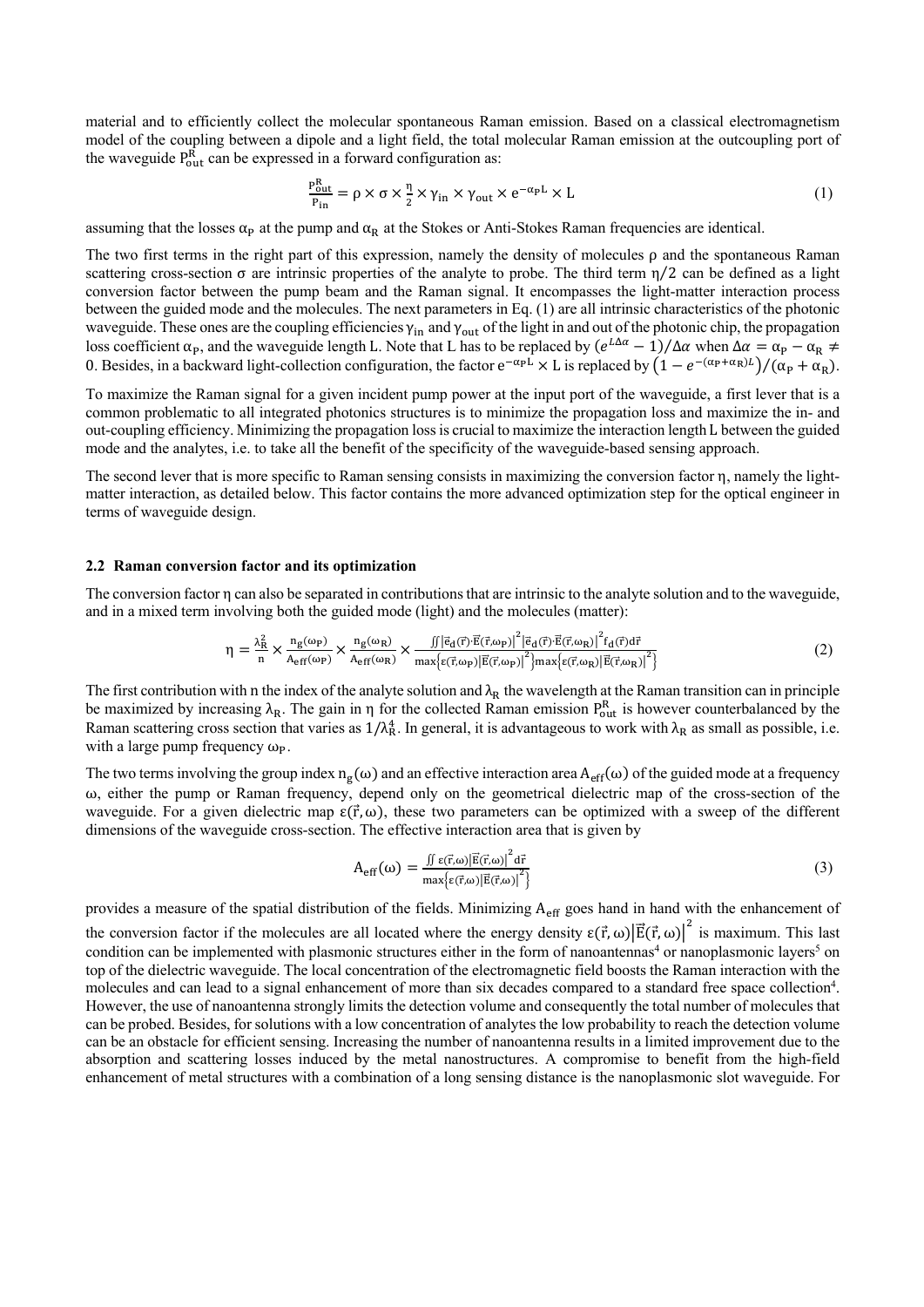a 15  $\mu$ m long hybrid plasmonic waveguide, a conversion factor as large as  $\eta = 10^{-9}$  has been reached with a monolayer of 4-nitrothiophenol molecule for which the Raman scattering cross-section is  $\sigma = 1.8 \times 10^{-29}$  cm<sup>2</sup>/sr<sup>5</sup>. Currently, in the case of a monolayer and for the same analyte Raman scattering cross-section, the SiN dielectric slot waveguides outperform the hybrid plasmonic waveguides in terms of conversion factor due to their long interaction length L of few centimeters.

For bulk sensing, a large fraction of analyte molecules is far from the location where the energy density of the mode is maximal. In this case, the optimization of the conversion factor is the result of a compromise between minimizing  $A_{\text{eff}}$  and maximizing the last mixed term in Eq. (2) that takes into account the normalized spatial distribution  $f_d(\vec{r})$  of molecules and the random orientation vector  $\vec{e}_d(\vec{r})$  of their dipole moment. Maximizing this last term is equivalent to overlapping the field of the mode with the analyte solution as much as possible. Such an optimization problem is conveniently tackled with finite elements mode solver, e.g. COMSOL, and a sweep of the geometrical parameters defining the cross-section of the waveguide dielectric map<sup>6</sup>. The parameter sweep is constrained by the limitation of the fabrication process. Using deep UV lithography, a typical slot width minimum is 150 nm for silicon photonics. Using the atomic layer deposition technique (ALD), which provides a conformational deposition of thin layer with a monolayer control, the constrains imposed by deep UV lithography can be relaxed. It enables to reach slot width as narrow as 15 nm<sup>5</sup>.

In addition to the geometrical parameters of the cross-section of the waveguide, the optical index of the core material has a significant impact on the conversion factor. Larger index contrasts between the core and the cladding result in larger group indexes and smaller effective interaction areas, and consequently to larger Raman conversion factors. The advantage of high-index contrast waveguide can be illustrated with the four-fold  $\eta$  enhancement between alumina core ( $n_{A1203}=1.6$ ) and SiN core ( $n_{\rm SiN}=1.9$ ) strip waveguides on thermal oxide, with ethanol analyte solution ( $n_{\rm ethanol}=1.36$ ) in the top cladding.

If the molecular Raman emission  $P_{out}^R$  is the only optical signal present at the outcoupling port of the waveguide, the detection limit is simply provided by the signal to noise ratio (SNR) with the shot noise the ultimate noise contribution in a classical detection approach. In this ideal condition, the SNR is proportional to  $\sqrt{\gamma_{in} \times \gamma_{out} \times L \times P_{in}/(\hbar \omega_R)}$ , so maximizing the input power, the coupling efficiencies and the waveguide length sub linearly improves the detection limit.

In reality, the Raman emission from the analyte at a frequency  $\omega_R$  is not the only signal collected at the waveguide outcoupling port: The matter that is used to make the waveguide also generates a signal at  $\omega_R$  when excited at a pump frequency  $\omega_p$ . This background signal of intensity  $P_{out}^B$  is composed of molecular Raman features intrinsic to the atomic vibrations of the medium and of a spectrally broadband component, the origin of which is discussed below in the case of an amorphous material. The average value of the background can be subtracted from the total signal collected at the outcoupling port of the waveguide if the background varies much more slowly than the molecular Raman signal of the analyte. In this case, the signal to noise ratio can be written as  $SNR = (P_{out}^R/\hbar\omega_R)/\sqrt{(P_{out}^R + P_{out}^B)/(\hbar\omega_R)}$ . The SNR converges toward an ultimate figure of merit when  $P_{out}^R \ll P_{out}^B$ , which we call the signal to background noise ratio (SBNR),  $SBNR = (P_{out}^R/\hbar\omega_R)/\sqrt{P_{out}^B/(\hbar\omega_R)}$ . Due to the presence of the background, this figure of merit is currently the most relevant one to quantify the detection limit.

As the background varies linearly with the pump and the waveguide length, at least within the power range that has been experimentally investigated up to now, the SBNR is proportional to  $\sqrt{\gamma_{in} \times \gamma_{out} \times L \times P_{in}/(\hbar \omega_R)}$ , similarly to the SNR. Improving the coupling efficiencies and decreasing the optical losses to maximize the waveguide length can still lead to significant improvement of the detection limit even with the presence of a background as soon as the background signal does not overload the dynamic of the signal detector. The coupling efficiencies are currently of the order of -7dB per port due to the need for free-space coupling. The standard approach of lens fiber coupling is indeed not an option due to the extra background induced by optical fibers. Developing efficient (-0.5dB) grating coupler designed for the pump wavelength at the input port and for a specific Raman transition frequency at the output port could improve the SBNR by a factor 4.5. Grating couplers are an efficient approach at the telecom wavelength thanks to the high index of the silicon, they have not been demonstrated in the visible wavelength range with efficiency as high as -0.5dB yet.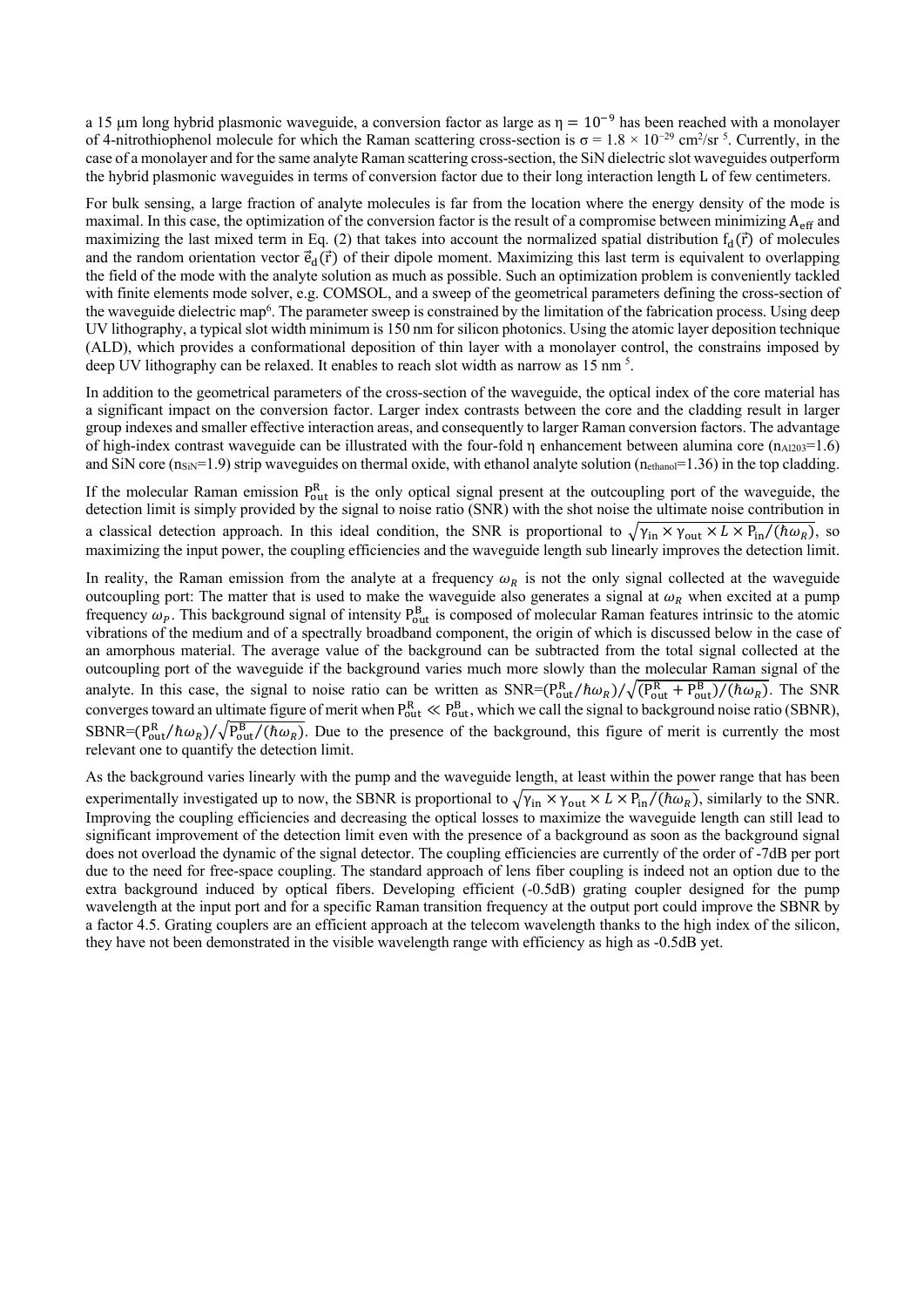### **3. FUNDAMENTAL LIMITATION OF THE DETECTION LIMIT**

### **3.1 Origin of the background: Intrinsic thermal fluctuations**

The background signal in amorphous waveguides deserves a special attention in view of its critical role for the detection limit of the Raman on-chip sensing. Neglecting molecular Raman features that are related to specific local symmetries of the amorphous medium, the overall shape of the background spectrum follows an exponential decay as unveiled in a logarithm plot, see Fig. 2. This exponential decay is common to all the dielectric amorphous media that we have currently investigated. In addition to silicon nitride (Si<sub>3</sub>N<sub>4</sub>), alumina (Al<sub>2</sub>O<sub>3</sub>) and tantala (Ta<sub>2</sub>O<sub>5</sub>) presented in Fig. 2, the background of titanium oxide (TiO<sub>2</sub>) waveguides also exhibits the same exponential shape but with a larger signal as reported in<sup>7</sup>.



Figure 2. a) Illustration of the appearance of a frequency continuum when a single frequency pump propagates through a single mode waveguide. b) Optical spectra of the Raman background for three different materials of the waveguide core and a cross-section area s. The log-log plot highlights the exponential decay of the signal at high frequencies.

The presence of a continuous background is in itself not surprising at room temperature. Any medium at a temperature larger than the absolute zero Kelvin is subject to local thermal fluctuation at equilibrium. Standard theories $8-10$  of thermal fluctuations in continuous media assume that the thermal fluctuations at two different places are not correlated and that the constitutive equation connecting the heat flux  $\vec{q}$  to the local temperature is given by the Fourier heat transfer law:  $\vec{q}$  =  $-k\vec{v}T$ , with  $\kappa$  the heat conductivity. Moreover, the system is considered to be locally at equilibrium. Based on these two assumptions and implementing the fluctuation-dissipation theorem for distributed systems, the optical spectrum of a single frequency light beam propagating in the medium gains a background decaying as  $1/\Omega^2$  at large frequencies. In the MHz regime such a thermo-refractive noise has been experimentally observed in optical fibers<sup>11-13</sup> and in optical microcavities<sup>14-</sup> 16.

In the frequency range of interest for Raman spectroscopy, i.e. in the THz frequency range, the local equilibrium hypothesis is questionable as at such frequencies the dynamics is associated with sub-picosecond fluctuations. The system can be seen as a sea of acoustic phonons. Besides, the parabolic nature of the Fourier heat law leads to unphysical instantaneous response all over the medium when a heat perturbation is applied locally. Such an issue can be solved when the Fourier law is modified by taking into account the inertial effect of the thermal flux. Introducing a phenomenological relaxation time  $\tau$  of the heat flux the Fourier law is replaced by the Cattaneo equation:  $\tau \frac{\partial \vec{q}}{\partial t} = -(\vec{q} + \kappa \vec{\nabla}T)$ . However, although it solves the problem of the instantaneous propagation, such an equation is not compatible with the assumption of a local equilibrium, and in particular with the request of an entropy production that is definite positive. To make the Cattaneo equation compatible with a thermodynamic description of the system, one approach consists to consider that the local "equilibrium" state of the system is defined by the thermal flux in addition to the specific energy (Note that for the time being we neglect the variation of the specific volume and the mechanical viscous flux) and that the specific entropy is a function of the heat flux in the same way as the specific energy<sup>17</sup>. This approach is at the heart of the extended irreversible thermodynamics (EIT) theory18. In particular it leads to a generalized Gibbs equation involving the thermal flux, from which we can determine the variation to the second order  $\delta^2 s$  of the entropy induced by a perturbation of the equilibrium state. As  $\delta^2 s$  is a quadratic function of the temperature fluctuation  $\delta T$  and of its gradients  $\nabla(\delta T)$ , the probability density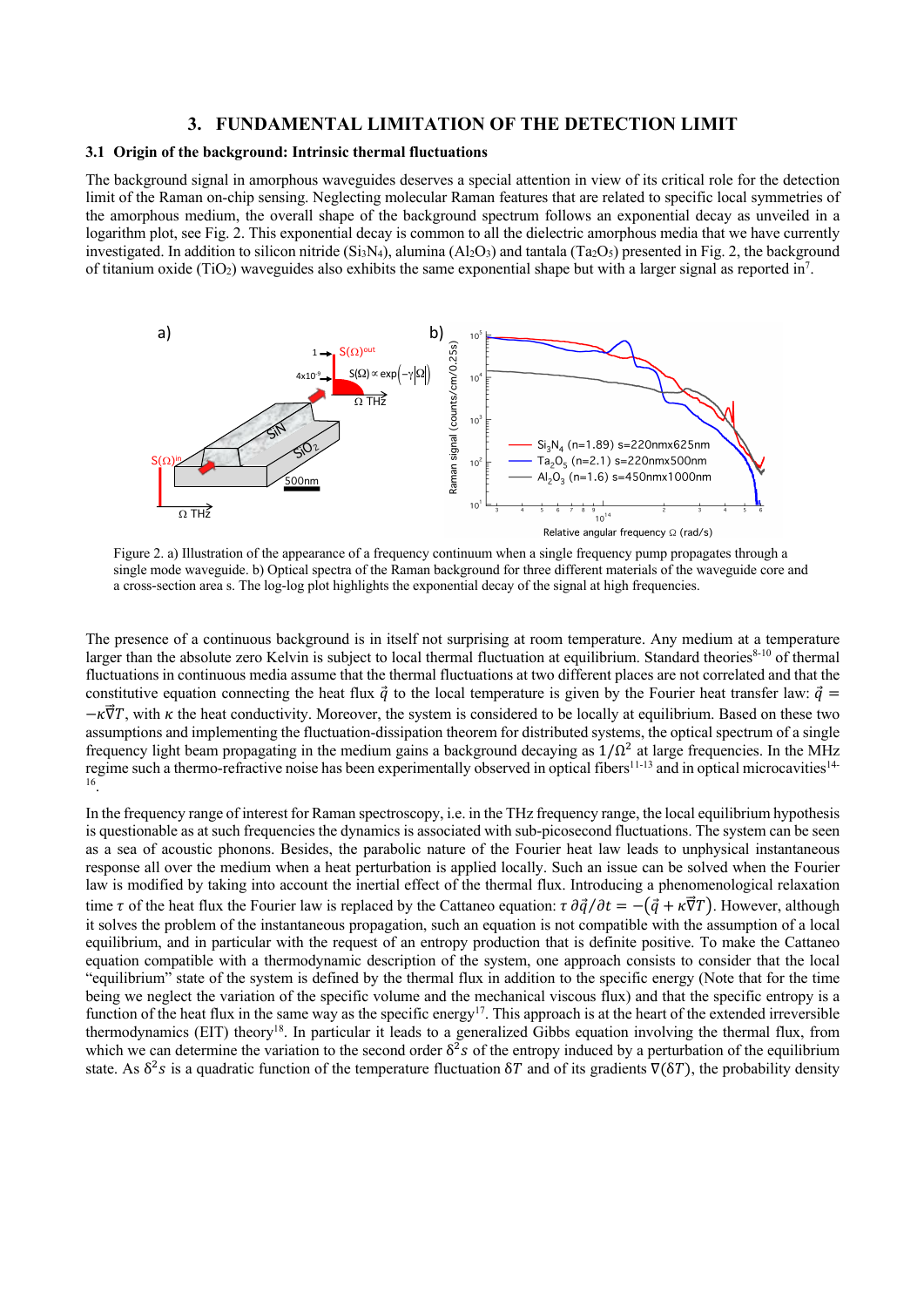P of the fluctuations that is linked to  $\delta^2 s$  via the Einstein formula  $\mathcal{P}(\delta T, \nabla(\delta T)) \propto e^{-|\delta^2 s|/k_B}$  leads to the spatial correlation of the thermal field fluctuation. In contrast to the standard model of thermo-refractive noise, the spatial fluctuations of the thermal field are characterized by a correlation length  $\ell = \sqrt{\tau D_T}$ , with  $D_T$  the thermal diffusivity of the medium.

We have shown in<sup>19</sup> that the presence of a correlation length of the thermal field enables to retrieve the observed exponential decay of the background at high frequencies. More specifically, implementing EIT for the thermal field of the medium, the optical spectrum  $S^{B}(\Omega)$  of the high-frequency background contribution at the output port of the waveguide is given by:

$$
S^{B}(\Omega) = 4\pi^{2}A_{0}^{2}\langle\delta n^{2}\rangle \frac{L\ell}{\lambda_{0}^{2}} \frac{\ell^{2}}{\ell^{2}+2W^{2}}\gamma e^{-\gamma|\Omega|}, \tag{4}
$$

where  $A_0$  is the amplitude of the electromagnetic mode propagating with a wavelength  $\lambda_0$ , the transverse intensity profile of which is taken as a Gaussian function with radial half-width W. The parameter γ is a characteristic time of the thermal field dynamics taking into account the overlap between the electromagnetic field and the matter. The thermal field dynamic is coupled to the propagating electromagnetic mode via the electric susceptibility of the material, or equivalently here to the refractive index for a non-absorbing medium. A linear constitutive equation is assumed between the dipole moment field and the electromagnetic field. The fluctuation of the thermal field induces a refractive index fluctuation δn of the medium which impact the background spectrum via its second-order statistic moment  $(\delta n^2)$ .

### **3.2 Current limitation of the background model**

Our approach is based on several simplifying approximations. A first one consists in assuming that the propagating electromagnetic field overlaps with all the medium. If the transverse profile of mode overlaps partially with the crosssection of the waveguide such as in slot waveguides, the background spectrum is expected to have a more complex dependence with W involving also the geometrical parameters of the cross-section of the waveguide. With the current approximation, the optical spectrum of the background varies as  $1/W^2$  for  $\ell \ll W$  as expected for a confined mode: The larger the size of the medium confining the thermal field, the smaller the thermal fluctuations<sup>8</sup>. Such a trend is supported by Fig.2b) where the alumina waveguide exhibits a background level lower by a factor height compared to the two other waveguides whereas its cross-section his four times larger.

As another drastic approximation, the viscous effects are neglected by cancelling the viscous pressure tensor of the medium. Such an approximation has the merit to lead to only one phenomenological parameter in the generalized Gibbs equation, namely the heat flux relaxation time  $\tau$ . Within the current experimental conditions, this approximation does not seem to impact the overall shape of the background. It may however have an impact on the value of the correlation length of the thermal fields that is experimentally retrieved from Eq.4.

In<sup>19</sup> we have implemented an approach where the self-consistent nature of the interaction between the medium and the electromagnetic field is disentangled by determining first the thermal fluctuations without the presence of the applied electromagnetic field. As a result, we have implicitly assumed that the dipole moment field resulting from the interaction between the propagating electromagnetic mode and the medium does not perturb the dynamics of the heat flux. Such an assumption is questionable for large field intensities as discussed below, at least for intensities larger than the coupled continuous power of few milliwatts currently used in our experiments.

## **4. IRREVERSIBLE RELATIVISTIC THERMODYNAMICS**

## **4.1 Covariant non equilibrium thermodynamics**

To gain a deeper understanding of the high-frequency background in photonics waveguides, it is enlightening to consider the phenomenological covariant non-equilibrium thermodynamics theory developed by Werner Israel<sup>20</sup> in the framework of relativistic hydrodynamics. This theory provides a clear justification for introducing the heat flux as a state variable in extended irreversible thermodynamics. In addition, it reveals the mutual coupling between the dipole moment field and the heat flux insofar as the covariant approach offers a unified framework to deal with the thermal field and the electromagnetic field.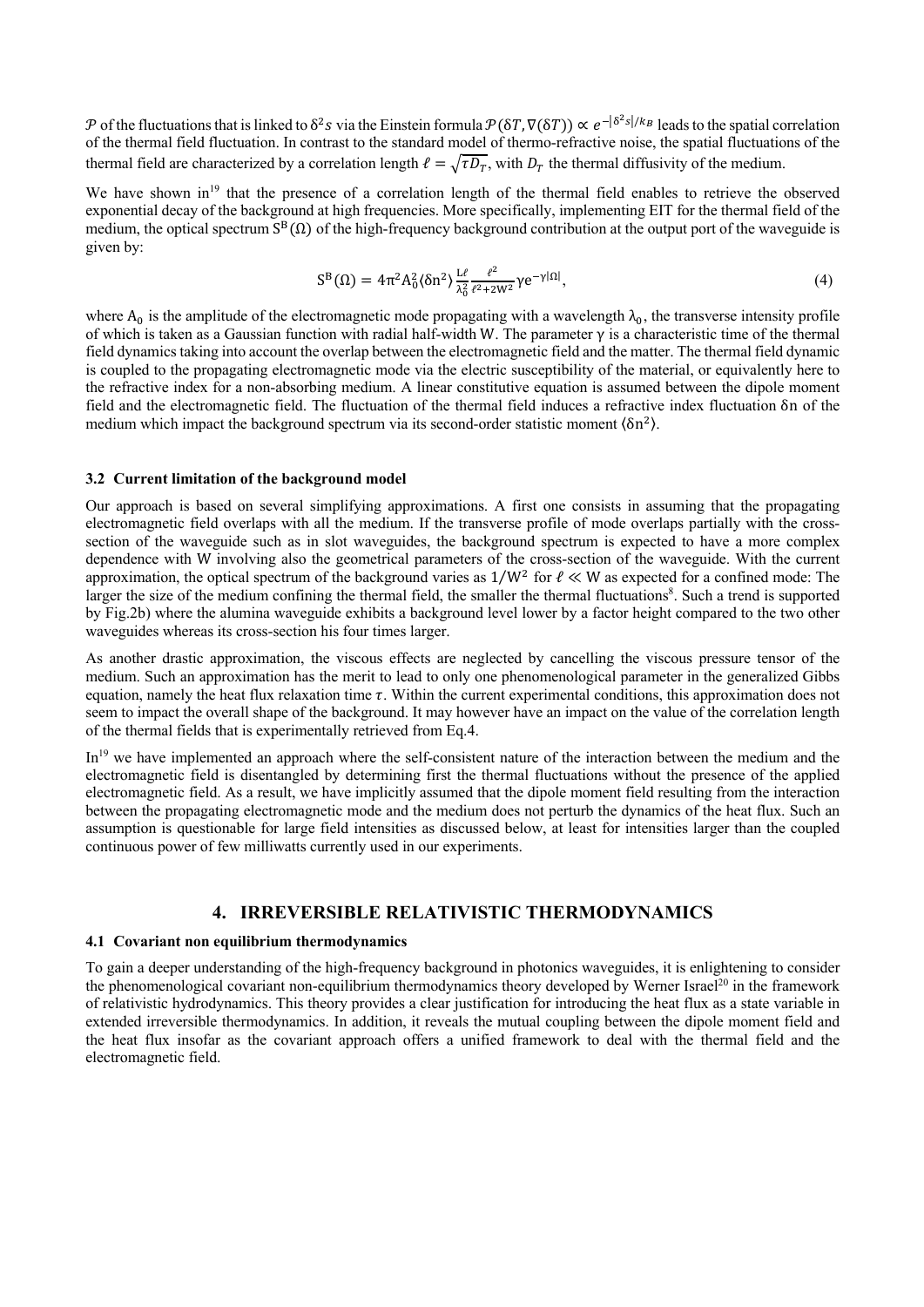The theory mainly considers a simple relativistic fluid from a Lorentz frame but can be extended to continuous media. The dynamics of an elementary part of the fluid, called here particle, is characterized by its world line  $x^{\mu}$  and its fourmomentum  $p^{\mu}$  with  $\mu$  running from 0 to 3 and indexing the axis of the four-dimensional space-time. We assume a metric tensor  $g_{\mu\nu} = diag(-1,1,1,1)$ . In the rest-frame, the fluid particle is located by  $x^{\mu} = (ct, x, y, z)$ . In equilibrium state, the particle flux four-vector  $N^{\mu}$  and the energy-momentum tensor  $T^{\lambda\mu}$  provide a complete description of a simple fluid. The particle flux four-vector is defined as  $N^{\mu} = nu^{\mu}$  with *n* the particle density and  $u^{\mu}$  an arbitrary four-velocity of an observer. The energy-momentum  $T^{\lambda\mu}$  is defined as the tensor that determines the elementary four-momentum  $dp^{\lambda}$  that crosses an arbitrary oriented elementary three-area  $d\Sigma_\mu^{21}$ . In particular, the observer measures an energy density  $\rho = u_\lambda u_\mu T^{\lambda\mu}$  and an energy flux  $q = -u_{\lambda}T^{\lambda\mu}n_{\mu}$  along a unit spatial vector  $n_{\mu}$  in his frame. At equilibrium the heat flux  $q = 0$  in the frame of the observer. The quantities  $N^{\mu}$  and  $T^{\lambda\mu}$  can be interpreted in the framework of a kinetic theory as the first and second moments of a distribution function  $N(x^{\mu}, p_{\nu})$  corresponding to a generalization of the phase density of the ensemble of fluid particles in a Riemannian space-time.

In Israel's approach an arbitrary local state of the fluid is specified by the quantities  $N^\mu$ ,  $T^{\lambda\mu}$  and the entropy flux fourvector  $S^{\mu}$ , which are qualified as primary variables. The entropy flux four-vector is given by  $S^{\mu} = S u^{\mu}$  where S is the entropy density. The theory postulates the usual conservation laws of the particles  $N^{\mu}_{,\mu}=0$  and of the momentum and of the energy  $T_{,\mu}^{\mu}=0$ , and the positivity of the entropy production  $S_{,\mu}^{\mu}\geq 0$ , in which the coma indicates covariant differentiation and the conventional Einstein summation rule is used. For the equilibrium state that is assumed to be specified by  $n, \rho$  and  $u^{\mu}$ , the standard equation of state  $S(n, \rho)$  results in a covariant Gibbs relation  $dS_{eq}^{\mu} = -\alpha dN_{eq}^{\mu} + \beta_{\lambda} dT_{eq}^{\lambda \mu}$  for an arbitrary displacement of the primary variables inside the space of equilibrium states. It follows that the space of equilibrium state  $(N_{eq}^{\mu}, T_{eq}^{\lambda\mu}, S_{eq}^{\mu})$  can be parametrized by a thermal potential  $\alpha$  [=(relativistic chemical potential)/T] and an inversetemperature four vector  $\beta_{\lambda} = (c^2/kT)u_{\lambda}$ .

For small deviation from an equilibrium state  $(\alpha, \beta_\lambda)$  and toward a state outside the space of equilibrium states, it is assumed that the covariant Gibbs relation is still valid for  $(N^\mu, T^{\lambda\mu}, S^\mu)$ . The Gibbs equation is not constrained to the space of equilibrium state anymore. Note that off-equilibrium the quantities  $N^{\mu}$ ,  $T^{\lambda\mu}$ ,  $S^{\mu}$  specify any arbitrary state of the fluid but do not provide a complete description for which all the moments of the distribution function  $N(x^{\mu}, p_{\nu})$  are needed. Using a Taylor expansion of the off-equilibrium entropy flux four-vector and imposing the positivity of the entropy production, leads to dynamical equations for the small perturbation quantities appearing in  $N^{\mu}$  and  $T^{\lambda\mu}$ , such as for instance the heat flux  $q = -u_1 T^{\lambda \mu} n_{\mu}$ , the bulk stress  $\Pi$  and the shear viscous stress tensor  $\pi^{\lambda \mu}$ . For a Taylor development to the first order, the standard constitutive laws, namely the Fourier law, the Navier-Stokes equations are retrieved<sup>22</sup>. The transient relativistic thermodynamics theory improves the description by extending the Taylor expansion to the second order:

$$
S^{\mu} - S_{eq}^{\mu} = -\alpha \left( N^{\mu} - N_{eq}^{\mu} \right) - \beta_{\lambda} \left( T^{\lambda \mu} - T_{eq}^{\lambda \mu} \right) + Q^{\mu} + \cdots,
$$
\n(5)

where  $O^{\mu}$  is a quadratic function of not only the perturbation quantities appearing in  $N^{\mu}$  and  $T^{\lambda\mu}$  but of all the perturbation quantities appearing in higher order tensors required for a complete description of the state of the fluid. Considering small deviation from an equilibrium state, the term  $Q^{\mu}$  can be written in a general quadratic form involving only the perturbation quantities appearing in  $N^{\mu}$  and  $T^{\lambda\mu}$  and five new phenomenological coefficients  $\alpha_1, \alpha_2, \beta_1, \beta_2, \beta_3$  that depend on the specification  $(n, \rho)$  of the equilibrium state. The condition of the positivity of the entropy production results in the following new set of constitutive equations written here in the fluid particle frame:

$$
\Pi = -\frac{1}{3}\zeta_V \left( u^{\mu}_{,\mu} + \beta_1 \dot{\Pi} - \alpha_1 q^{\mu}_{,\mu} \right) \tag{6a}
$$

$$
q^{\lambda} = -\kappa T \Delta^{\lambda \mu} \left( T^{-1} \partial_{\mu} T + \dot{u}_{\mu} + \beta_2 \dot{q}_{\mu} - \alpha_1 \partial_{\mu} \Pi - \alpha_2 \pi^{\nu}_{\mu, \nu} \right)
$$
(6b)

$$
\pi_{\lambda\mu} = -2\zeta_{\mathcal{S}} \left( u_{< \lambda|\mu\right)} + \beta_3 \dot{\pi}_{\lambda\mu} - \alpha_2 q_{< \lambda|\mu\right) \tag{6c}
$$

with  $\kappa$  the thermal conductivity,  $\zeta_V$  and  $\zeta_S$  the bulk and shear viscosities,  $\Delta^{\lambda\mu} = g^{\lambda\mu} + u^{\lambda}u^{\mu}$  the operator projecting onto the three-space orthogonal to an arbitrary unit time-like vector  $u^{\lambda}$ , and the angular brackets enclosing a pair of indices denoting the symmetrized trace-free spatial projection. The coefficients  $\alpha_i$  are coupling constants between the heat flux and the viscous stresses whereas the coefficients  $\frac{1}{3}\zeta_V\beta_1$ ,  $\kappa T\beta_2$  and  $2\zeta_S\beta_3$  are three relaxation times. When the heat flux is the predominant perturbation quantity, Eq. 6b is simply the Cattaneo equation with the heat relaxation time  $\tau = \kappa T \beta_2$ . There is an extra term  $\dot{u}_{\mu}$  of purely relativistic nature that Carl Eckart was the first to pinpoint in the relativistic Fourier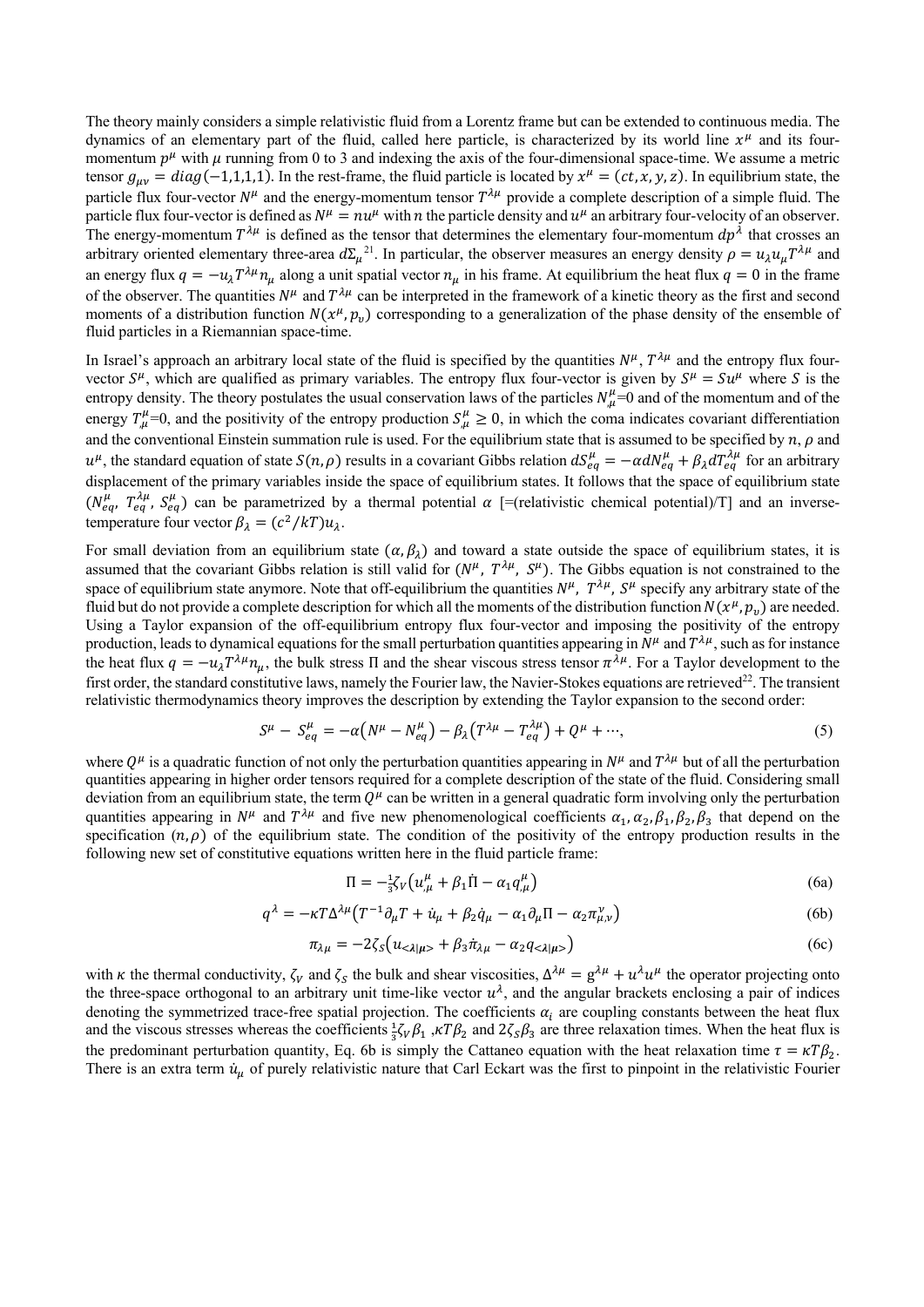law, i.e. in the first order relativist theory of a simple fluid<sup>22</sup>. The relaxation times have been determined only in the case of a simple gas. In particular, the heat relaxation time is given by  $\tau = \frac{2}{5}(\kappa T/nmc^4)(mc^2/kT)^2$  in the non-relativistic regime, with  $c$  the speed of light,  $k$  the Boltzmann constant and  $m$  the masse of the particle<sup>3</sup>. In the general case of a continuous medium, we are not aware of any simple formula for estimating the phenomenological parameter, in particular in the case of amorphous solids. In<sup>19</sup>, measuring the value of the background signal, we have estimated the value of the heat relaxation time in silicon nitride waveguides between 0.4ns and 1.4ns based on the assumption that the bulk stress Π and the shear viscous stress tensor  $\pi^{\lambda\mu}$  are negligible.

The Israel's theory leads to phenomenological relaxations times and coupling constants for determining the dynamics of the quantities that are necessary to describe a non-equilibrium state. It does not enable a quantitative comparison with the experimental signals. This point stands for any theory of non-equilibrium thermodynamics as there is currently no fundamental microscopic description of irreversible non-equilibrium processes. However, the phenomenological approach has the merit of predicting general physical behaviors such as the background that currently limiting the performances of on-chip waveguide-based Raman sensors.

### **4.2 Irreversible thermodynamics in dielectric continuous media subject to an optical field**

Decoupling the heat flux and the perturbation of the electrical polarization  $P^{\lambda}$  for an off-equilibrium state as in<sup>19</sup> makes the implicit assumption that the perturbation  $P_{(1)}^{\lambda} = P^{\lambda} - P_{eq}^{\lambda}$  is negligible. It is however an open question for which applied electromagnetic field  $(E_u, B_u)$  this can be considered true. The relativistic approach of the transient thermodynamics effect enables to include electromagnetic field in a consistent way in continuous polarizable media<sup>23</sup> and to highlight the interplay between the heat flux and the electromagnetic field. Following a phenomenological approach similar to the case without electromagnetic field, the constitutive equations for the heat flux and  $P_{(1)}^{\lambda}$  take the following form when the bulk stress and the shear viscous stress tensor and the perturbation of the magnetic polarization are negligible:

$$
q^{\lambda} = -\kappa T \Delta^{\lambda \mu} \left( T^{-1} \partial_{\mu} T + \dot{u}_{\mu} + \beta_2 \dot{q}_{\mu} + \beta_4 \dot{P}_{\mu}^{(1)} \right) \tag{7a}
$$

$$
P_{(1)}^{\lambda} = -\chi \Delta^{\lambda \mu} \left( \mathcal{L}_{\mu} E_{\mu} - u_{(\mu|\nu)} E^{\nu} - \beta_2 \dot{q}_{\mu} - \beta_3 \dot{P}_{\mu}^{(1)} \right) \tag{7b}
$$

with  $\mathcal{L}_u$  the Lie derivative,  $\chi$ ,  $\beta_3$ ,  $\beta_4$  extra phenomenological constants, and the parentheses enclosing a pair of indices denoting the antisymmetric part of the tensor. The constant  $\chi$  is related to the classical electrical susceptibility. These equations reveal the local interplay between the electromagnetic field and the heat flux. Depending on values of the relaxation time constants and on the coupling constant for non-negligible bulk stress and the shear viscous stress tensor, it might be possible to find operating conditions, in particular applied optical field intensity, for which the background is minimal. To confirm this idea a direct connection of this theory of transient irreversible thermodynamics in polarizable continuous media with the optical spectrum of the mode propagating in the waveguide needs to be developed.

To the first order the divergence of the entropy is given by the sum of the product of the forces times the corresponding flux:  $S_{\mu}^{\mu}$  = sum of flux × forces. The set of equations 6) or 7) assume linear relations between the "forces", e.g.  $(T^{-1}\partial_\mu T + \dot{u}_\mu)$  or  $(\mathcal{L}_u E_\mu - u_{(\mu|\nu)} E^\nu)$ , and the "flux", *e.g.*  $q^\lambda$  or  $P_{(1)}^\lambda$ . From a certain intensity level of the optical pump field, such a linear approximation does not hold anymore, and non-linear optical effects have to be considered. We are not aware of any theory tackling this problem in a satisfying way. A deep understanding of the interplay between non-linear optical effects and irreversible thermodynamics is of interest for improving not only the performances of on-chip Raman sensors but also the ones of others on-chip devices such as squeezed states sources $24-26$ .

## **5. APPROACHES TO GET AROUND THE BACKGROUND**

### **5.1 Local enhancement of the analytes with mesoporous coatings**

One method to boost the molecular Raman signal  $P_{out}^R$  is to enrich the analyte locally in the evanescent field with a sorbent layer. For example, mesoporous silica is a widely used, high-surface-area sorbent that has good versatility in surface chemistry. In<sup>27</sup>, we combined silicon nitride slot waveguide with hexamethyldisilazane (HMDS) modified mesoporous silica. The methyl groups introduced to silica surface make the sorbent hydrophobic, leading to considerable enrichment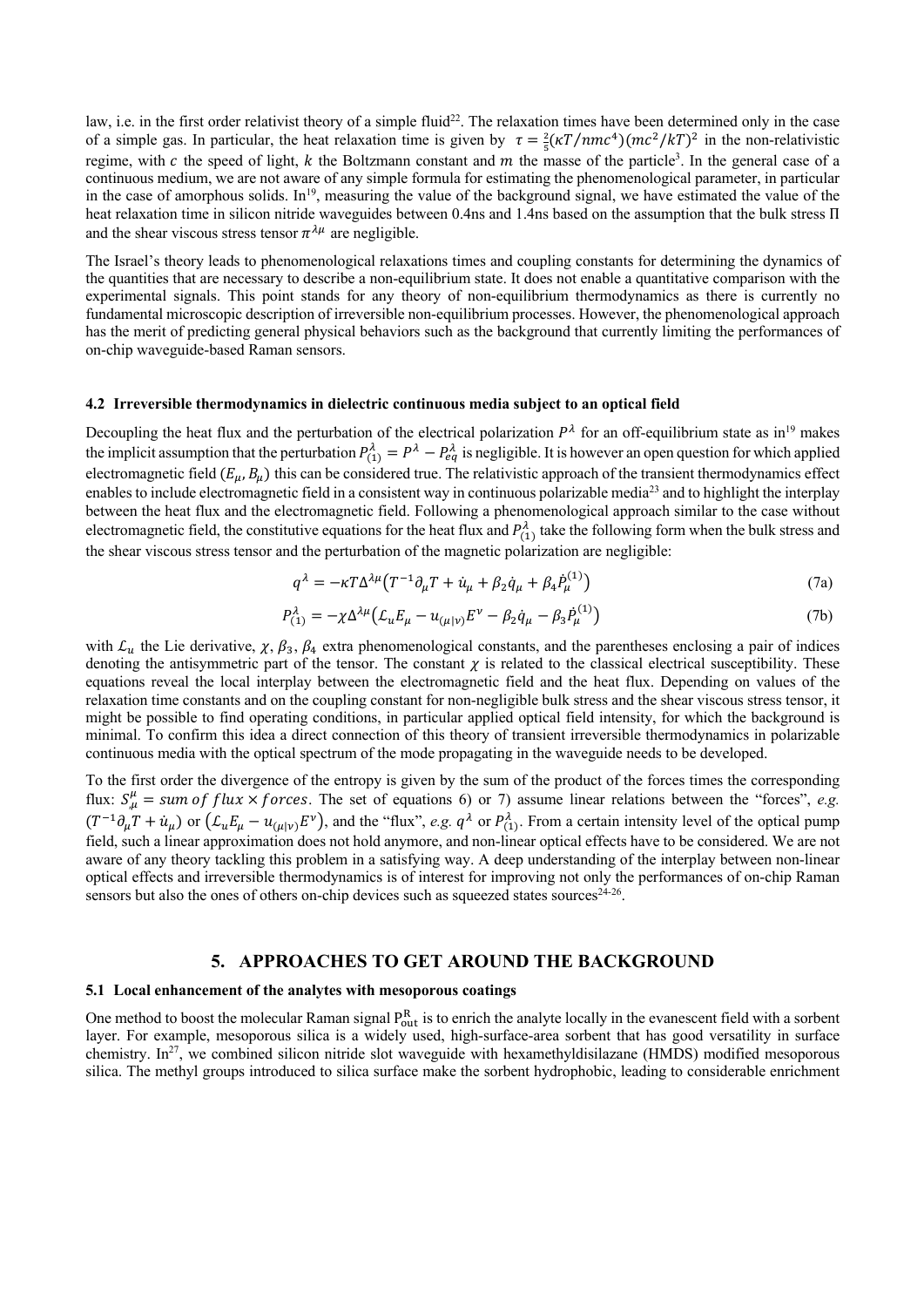of non-polar compounds from aqueous environments. For instance, we have demonstrated 600x enrichment of 970μM cyclohexanone from water. From the nonlinear relation between enrichment factor and applied concentration<sup>28</sup>, there should be even stronger enrichment for cyclohexanone concentration lower than 970μM in water.

Despite the perturbation introduced by the sorbent, the overall background intensity is not noticeably increased. Therefore, by using a suitable sorbent layer on top of the dielectric waveguide, we can boost the analyte signal without affecting  $P_{out}^B$ . The signal to background noise ratio can be increased by two orders of magnitude.

### **5.2 Resonant Raman scattering**

The molecular Raman signal and the background collected at the output port of the waveguide vary both with the pump wavelength  $\lambda_0$  according to  $1/\lambda_0^2$ . Consequently, in contrast to standard spontaneous scattering there is no significant advantage to minimize the pump wavelength, except when resonant Raman scattering kicks in.

A paramount of biological molecules, such as amino acids, absorb at UV wavelengths, which enables to boost the Raman scattering process by using resonant effects. Resonant Raman scattering cross-section are more than three order of magnitude large than the spontaneous Raman cross section. As the amorphous material constituting the waveguide is not expected to exhibit any resonant effects, operating the sensor at UV wavelengths should lead to at least a 10<sup>3</sup>-fold signal enhancement for many relevant molecules. The challenge lies in the fabrication of low-loss single mode waveguides in this wavelength range. We have recently fabricated single mode waveguides made of aluminum oxide, the propagation loss of which are 3dB/cm at a pump wavelength of 360nm. It is a promising platform for implementing on-chip resonant Raman sensing.

### **5.3 Crystalline waveguides**

The extended irreversible thermodynamics theory is well suited for fluids or amorphous and polycrystalline solid. The only difference between an amorphous or polycrystalline solid and a fluid is the occurrence of a pressure tensor in the classical Gibbs equation for the first medium and a scalar pressure for the last one<sup>29</sup>. It explains why hydrodynamic approaches are well-suited to describes thermal flux in amorphous waveguides. As regards crystalline structures, longrange interactions cause difficulties for using the concept of a local entropy. Crystalline media needs to be considered as a whole and consequently boundaries play an important role in contrast to amorphous and polycrystalline solid. Comparing the background of integrated waveguides made of crystalline material such as diamond or aluminum nitrides that are currently of technological interest and the background of amorphous material could help to better understand the dynamics of the thermal, mechanical and electromagnetic fields in photonics waveguides. We expected that the background of crystalline waveguides will be resonantly enhanced for some frequency bands due to the scattering by polariton modes resulting from the long-range interaction<sup>30</sup>, for the benefit of other frequency bands if the boundary effects do not produce the opposite effect. Using crystalline waveguides might be an advantage for the detection of specific analytes in terms of signal to background noise ratio.

## **6. CONCLUSION**

The strong electromagnetic field confinement in integrated singe mode waveguide made of high-index contrast materials has unveiled the presence of an unexpected thermal noise contribution at Terahertz frequencies. This noise that results in an exponentially decaying background in the optical spectrum of response of the system sets the current detection limit of on-chip waveguide-based Raman sensors.

The covariant thermodynamics theory developed by cosmologists allows us to understand the physical mechanism at the origin of the background and hence the mechanism involved in the limitation of the performances of the sensor. Applying this theory to a propagating guided mode could reveal interesting operating regimes and help to identify the best settings and waveguide geometries to push the detection limit. Technological improvements are still possible to push further the detection limit toward sensors impacting society, not only in the framework of the analysis of liquid solutions but also for greenhouse-gas sensing<sup>31</sup> and warfare agent detection<sup>32</sup>.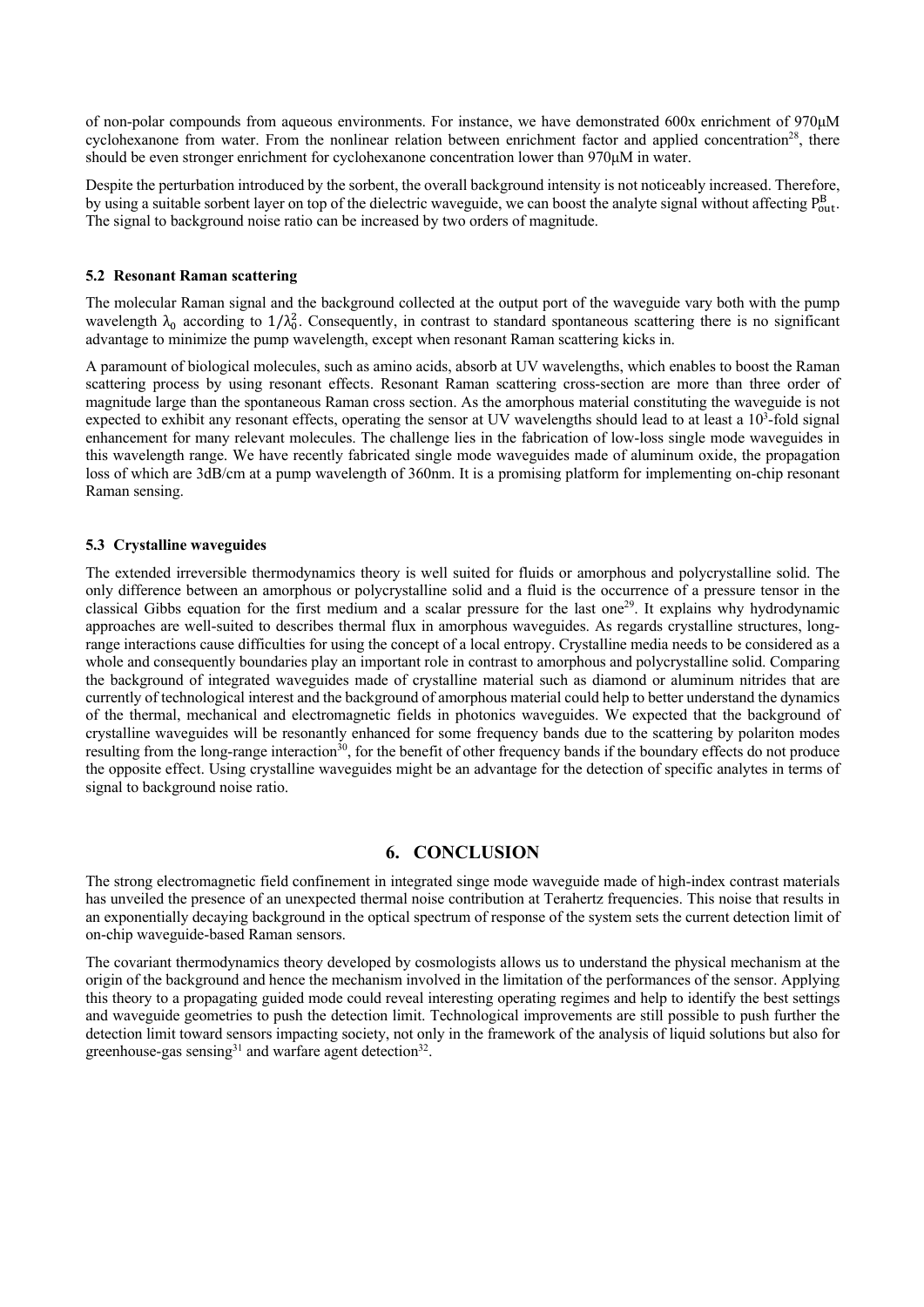The technological maturity of integrated photonics has reached a physical regime where theories developed for cosmological objects such as neutron stars or high-energy matter start to be relevant to interpret the experimental data and gain a deep understanding of the fundamental principles at play. There is even a potential to explore advanced cosmological models with physical system that can be engineered. We think that the connection between the physics of relativistic fluids and the properties of nanophotonic circuits can benefit both fields. On one side all models developed in the former domain can allow us to quantify and predict the optical properties of high-frequency light field in strongly confined media. On the other side the very accessible and tractable experimental investigation of light matter interaction in integrated photonic systems in contrast to high-energy physics and cosmological objects can help to refine existing theories or developed advanced ones more in line experimental facts. It is finally interesting to note that a curiosity at the theoretical level could be crucial for reaching the ultimate performance of integrated sensors.

### **REFERENCES**

- [1] Dhakal, A., Subramanian, A. Z., Wuytens, P., Peyskens, F., Le Thomas, N., Baets, R., "Evanescent excitation and collection of spontaneous Raman spectra using silicon nitride nanophotonic waveguides," Opt. Lett. 39, 4025 (2014).
- [2] Dhakal, A., Wuytens, P, Raza, A., Peyskens, F., Subramanian, A.Z., Clemmen, S., Le Thomas, N. and Baets, R., "Lab-on-a-chip Raman sensors out- performing Raman microscopes," CLEO, United States, paper SM2O.3 (2016).
- [3] Israël, W., Stewart, J.M., "Transient Relativistic Thermodynamics and Kinetic Theory," Ann. Physics 118, 341- 371 (1979).
- [4] Peyskens, F., Dhakal, A., Van Dorpe, P., Le Thomas, N., Baets, R., "Surface Enhanced Raman Spectroscopy Using a Single Mode Nanophotonic-Plasmonic Platform," ACS Photonics, 3(1), 102-108 (2016).
- [5] Raza, A., Clemmen, S., Wuytens, P.C., Muneeb, M., Daele, M. V., Dendooven, J., Detavernier, C., Skirtach, A., Baets, R., "ALD assisted nanoplasmonic slot waveguide for on-chip Enhanced Raman Spectroscopy," Applied Physics Letters - Photonics, 3(11), 116105 (12 pages) (2018).
- [6] Dhakal, A., Raza, A., Peyskens, F., Subramanian, A., Clemmen, S., Le Thomas, N., Baets, R., "Efficiency of evanescent excitation and collection of spontaneous Raman scattering near high index contrast channel waveguides," Optics express, 23(21), 27391-27404 (2015).
- [7] Raza, A., Clemmen, S., Wuytens, P.C., de Goede, M., Tong, A., Le Thomas, N., Liu, C., Suntivich, J., Skirtach, A., Garcia-Blanco, S., Blumenthal, D., Wilkinson, J., Baets, R., "High index contrast photonic platforms for onchip Raman spectroscopy," Optics Express, 27(16), p.23067-23079 (2019).
- [8] Landau, L. D., Lifshitz, E. M., [Statistical Physics, Part 1], 2nd ed. (Pergamon, 1980), Section 114.
- [9] Rytov, S. M., "Correlation theory of thermal fluctuations in an isotropic medium," J. Exp. Theor. Phys. 33, 166- 178 (1957).
- [10]Foster, S., Tikhomirov, A., Milnes, M., "Fundamental thermal noise in distributed feedback fiber lasers," IEEE J. Quantum Electron. 43, 378-384 (2007).
- [11]Wanser, K. H., "Fundamental phase noise limit in optical fibres due to temperature fluctuations," Electron. Lett. 28, 53-54 (1992).
- [12]Annovazzi-Lodi, V., Donati, S., Merlo, S., "Thermodynamic phase noise in fibre interferometers," Opt. Quantum Electron. 28, 43-49 (1996).
- [13]Bartolo, R. E., Tveten, A. B., Dandridge, A., "Thermal phase noise measurements in optical fiber interferometers," IEEE J. Quantum Electron. 48, 720-727 (2012).
- [14]Gorodetsky, M.L., Grudinin, I.S., "Fundamental thermal fluctuations in microspheres," J. Opt. Soc. Am. B 21, 697-705 (2004).
- [15]Saurav, K., Le Thomas, N., "Probing the fundamental detection limit of photonic crystal cavities," Optica, 4(7), 757-763 (2017).
- [16]Panuski, C., Englund, D., Hamerly, R., "Fundamental Thermal Noise Limits for Optical Microcavities," Phys. Rev. X 10(4), 041046(28) (2020).
- [17]Müller, I., "Zum Paradoxon der Wärmeleitungstheorie," Zeitschr. f. Physik, 198, 329-344 (1967).
- [18]D. Jou, J. Casas-Vázquez, and G. Lebon, [Extended Irreversible Thermodynamics], 4th ed. Springer, (2010).